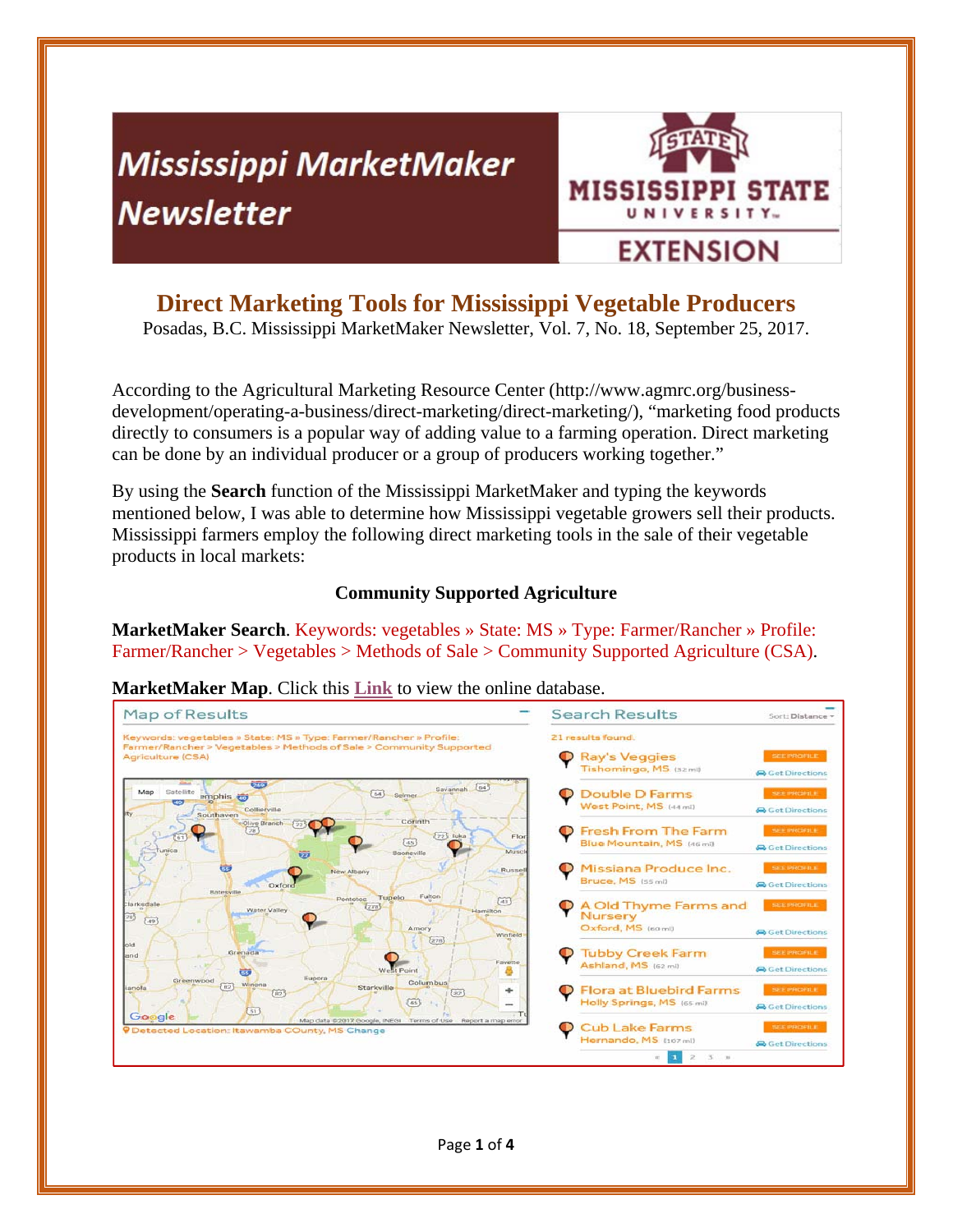#### **Farm to School**

**MarketMaker Search**. Keywords: vegetables » State: MS » Type: Farmer/Rancher » Profile: Farmer/Rancher > Vegetables > Methods of Sale > Farm to School.



**MarketMaker Map**. Click this **Link** to see the online database.

**Farmers Market** 

**MarketMaker Search**. Keywords: vegetables » State: MS » Type: Farmer/Rancher » Profile: Farmer/Rancher > Vegetables > Methods of Sale > Farmers Market.

**MarketMaker Map**. Click this **Link** to view the online database.

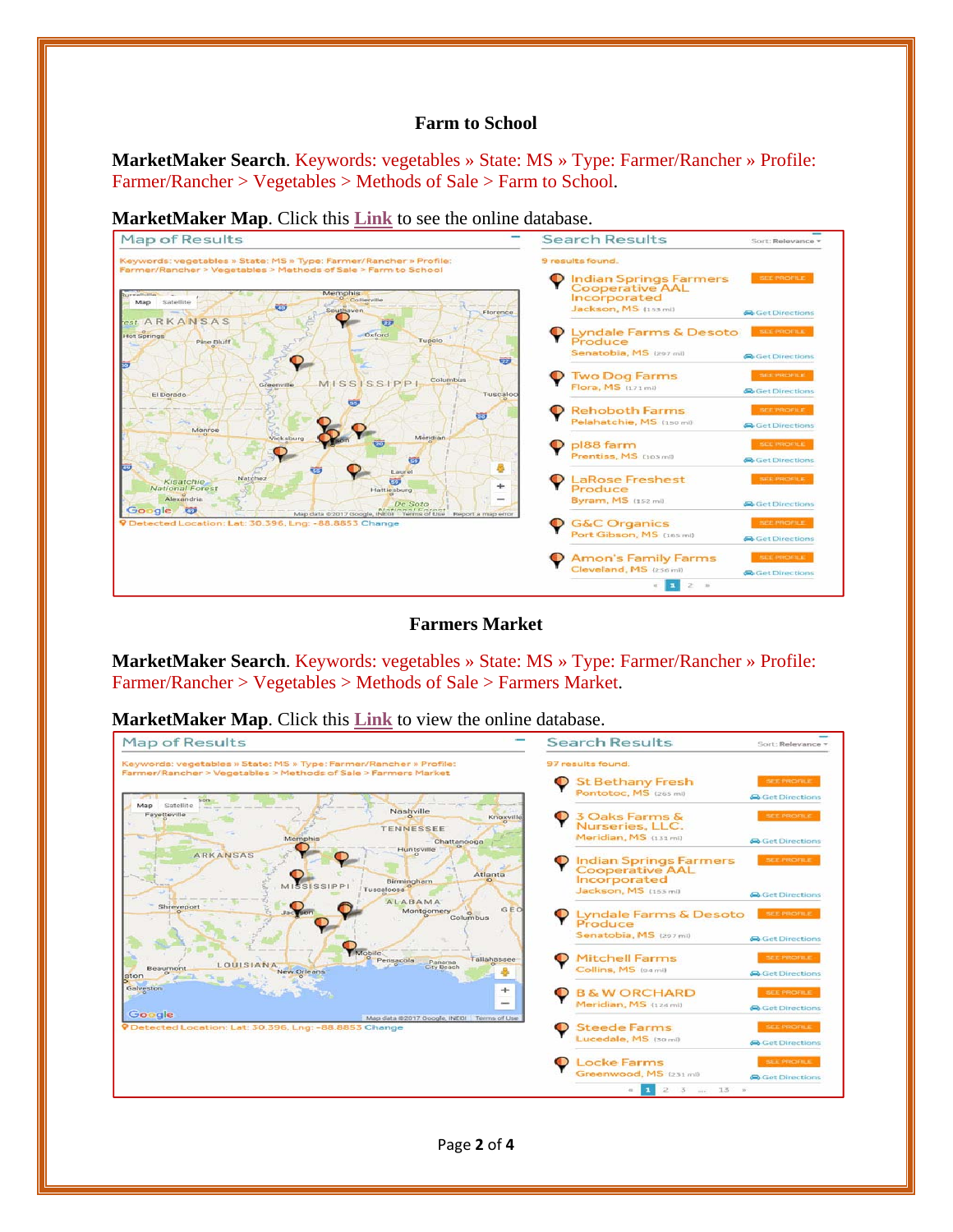#### **On-Farm Sales**

**MarketMaker Search**. Keywords: vegetables » State: MS » Type: Farmer/Rancher » Profile: Farmer/Rancher > Vegetables > Methods of Sale > On Farm Sales.

**MarketMaker Map**. Click this **Link** to see the online database.



**Pick-Your-Own** 

**MarketMaker Search**. Keywords: vegetables » State: MS » Type: Farmer/Rancher » Profile: Farmer/Rancher > Vegetables > Methods of Sale > Pick-Your-Own.

**MarketMaker Map**. Click this **Link** to view the online database.